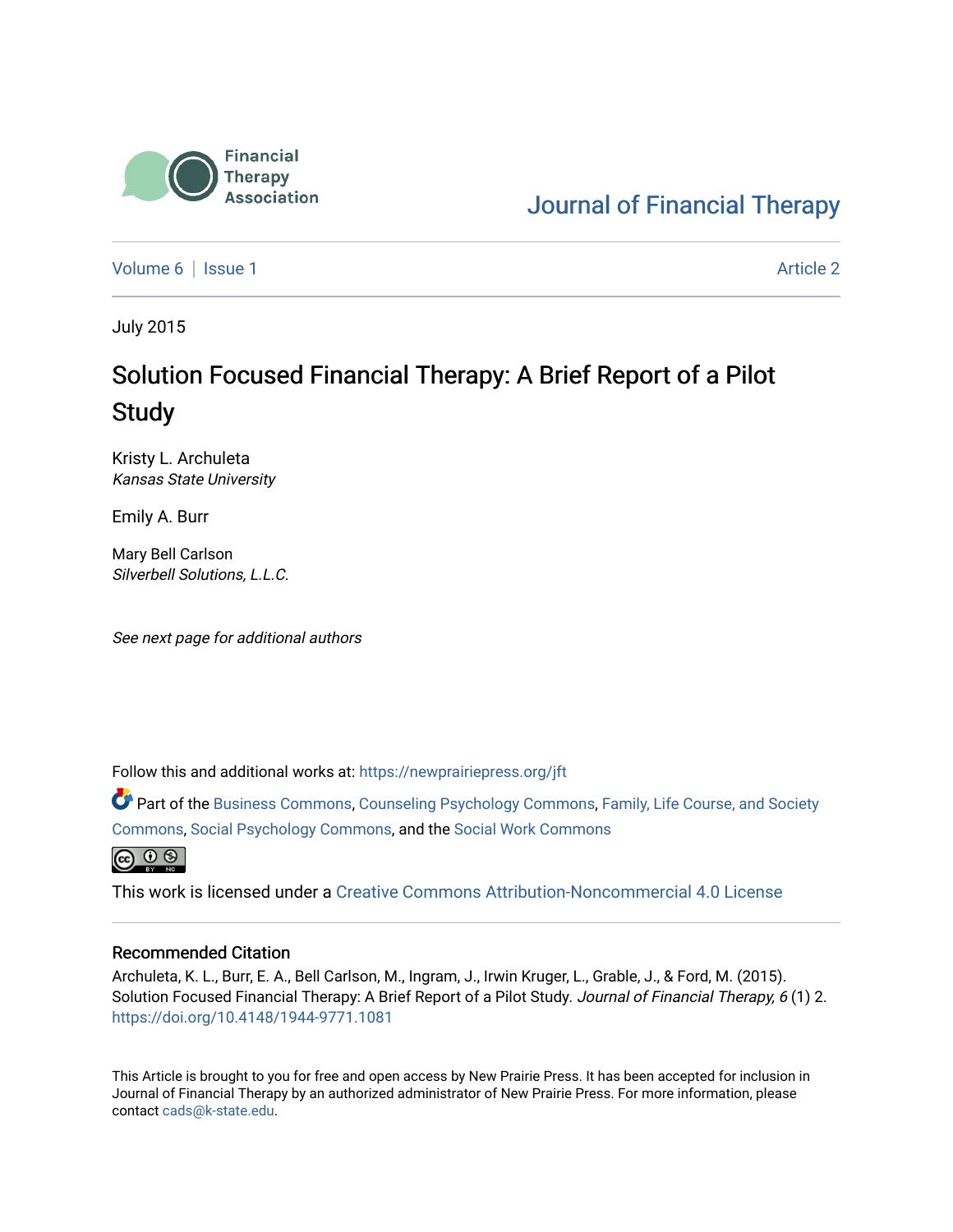#### Authors

Kristy L. Archuleta, Emily A. Burr, Mary Bell Carlson, Jurdene Ingram, Laura Irwin Kruger, John Grable, and Megan Ford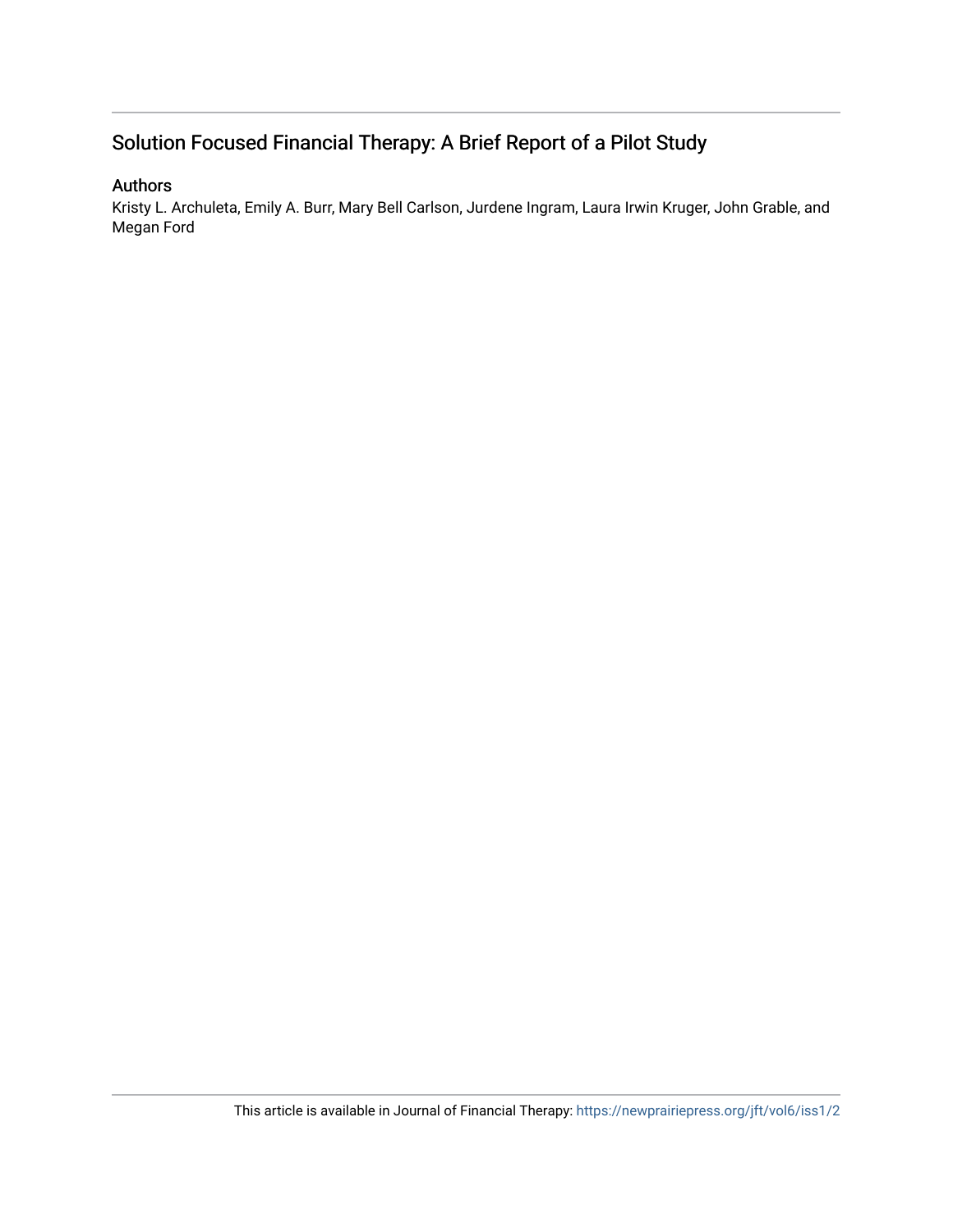Kristy L. Archuleta, Ph.D. Kansas State University

Emily A. Burr, M.S. Child Guidance Center

Mary Bell Carlson, Ph.D. Silverbell Solutions, L.L.C.

Jurdene Ingram, M.S. Pawnee Mental Health Services

Laura Irwin Kruger, M.S. Family Service and Guidance Center

> John E. Grable, Ph.D. Megan R. Ford, M.S. University of Georgia

The financial counseling, financial planning, and financial therapy fields are hampered by a conceptual and empirical paucity of clinical and experimental evidence-based research. In an attempt to decrease this gap in the literature, a pilot study was developed to test the implementation of a solution-focused financial therapy client intervention approach, in which solution-focused therapy techniques were applied in a financial counseling setting. This paper reports findings from a clinical intervention study of college students ( $N = 8$ ) who presented a variety of financial issues related to budgeting, investing, and debt repayment problems. Data were gathered prior to the start of treatment, after treatment ended, and three months later. Participants' psychological well-being and financial behaviors improved, while financial distress decreased. The solution-focused financial therapy approach used is discussed.

Keywords: financial therapy; solution-focused therapy; solution-focused financial therapy; financial counseling; financial planning

Training the next generation of practitioners is a growing concern among financial therapists, counselors, and planners, as well as the researchers in these communities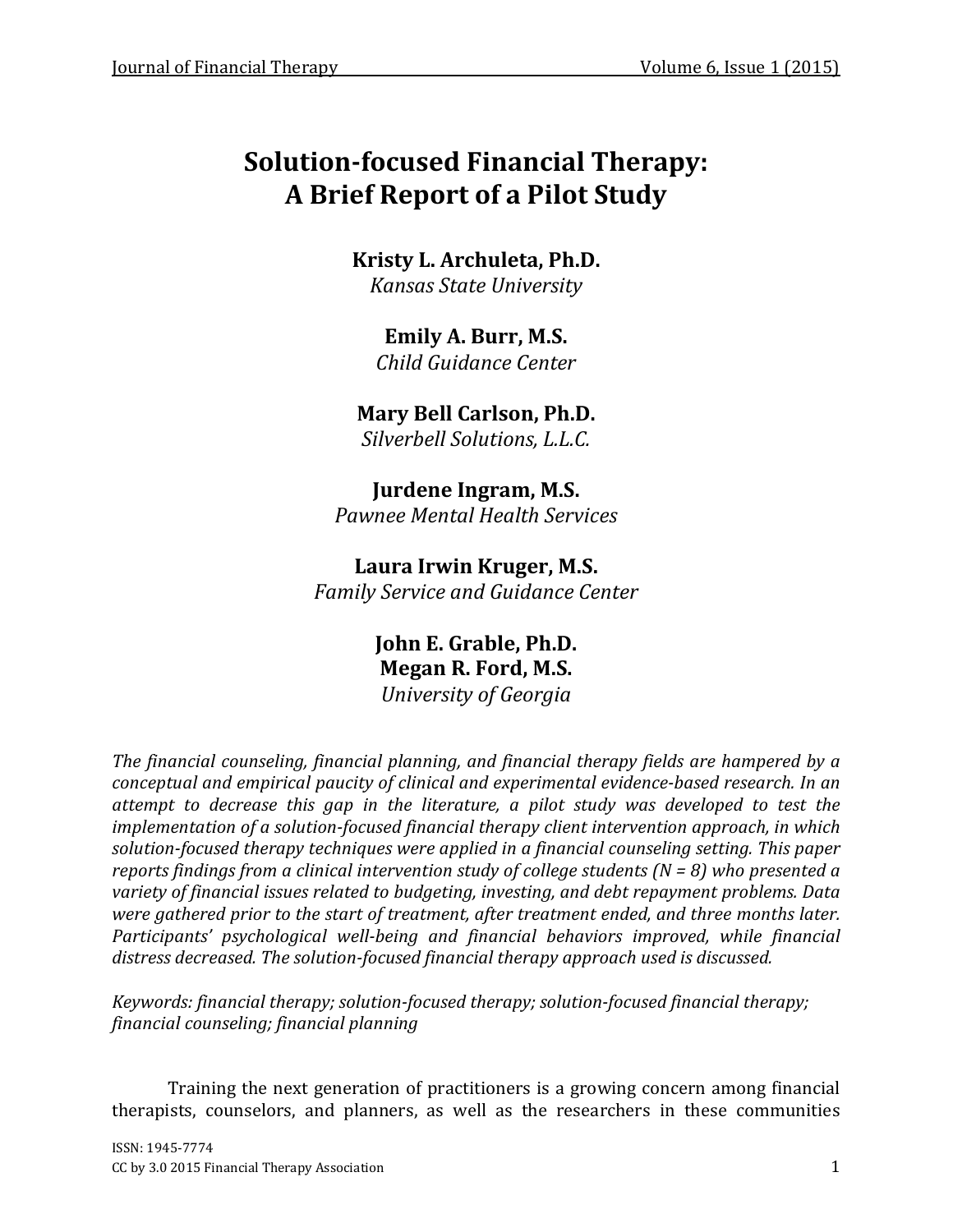(Archuleta & Grable, 2010; Britt, Klontz, & Archuleta, 2015; Britt, Archuleta, & Klontz, 2015; McGill, Grable, & Britt, 2010). A key issue of concern is related to the intervention techniques new therapists, counselors, and planners are incorporating into their practices. Not unlike other emerging fields of study and practice, many of the behavioral change techniques taught to novice financial therapists, counselors, and planners are based on experiential opinion rather than clinically documented effectiveness. It is difficult to discern what the most effective modalities are, how practitioners coherently conceptualize client cases, or why practitioners choose certain types of interventions over others based on the current literature.

Approaches rooted in theory can provide some insight to these uncertainties. Theory provides a way to look at a problem by applying a framework to explain phenomena. Theoretically informed modalities in financial therapy, counseling, and planning can help a practitioner frame how to think about an issue, predict what will happen next, and provide interventions for how to treat an issue (Britt et al., 2015a). Connecting theory, research, and practice is important in any professional field of practice, but it is especially important for financial therapists, counselors, and planners. Moving beyond opinion towards evidence-based practice is an important step in the establishment of creditability among clientele, colleagues, and policy makers. It is especially important when educating a new generation of practitioners.

Multiple modalities—documented best practices for performing tasks—exist in the mental health and personal finance fields that can be directly applied to financial therapy (Archuleta & Grable, 2010). In addition, there are modalities that are unique to financial therapy. Interestingly, very few models of client interaction and intervention exist that have been tested in either a clinical or experimental sense (Britt et al. 2015a). There is limited evidence of the effectiveness of the most widely used approaches. Some research exists on experiential and cognitive behavioral therapies (e.g., Benson, Eisenach, Abrams, van Stolk-Cooke, 2014; Ford, Baptist, & Archuleta, 2011; Klontz, Bivens, Klontz, Wada, Kahler, 2008) as applied to financial issues. Additionally, the Collaborative Relational Model (Kim, Gale, Goetz, & Bermúdez, 2011) has been tested in a limited fashion and been shown to be unique to the emerging field of financial therapy. Similarly, Archuleta, Grable, and Burr (2015) described solution-focused therapeutic techniques that may provide a mechanism for financial behavioral change.

Solution-focused therapy is a theoretically informed approach traditionally used by mental health practitioners to help clients utilize their strengths to focus on futureoriented goals and tasks (de Shazer, Dolan, Korman, McCollum, Trepper, Berg, 2007). In the financial counseling profession, practitioners have typically focused on their client's financial problems and the negative behaviors that lead to these problems (Archuleta & Grable, 2010). In general, financial counselors have placed attention on a client's history and how the client developed financial problems and negative behavior. Rarely are financial counselors trained to promote a client's positive characteristics in order to build self-identified solutions to financial issues. Solution-focused therapy is considered to be a brief therapeutic approach that provides a lens, in which practitioners believe clients can change and are willing to make changes using their personal strengths. In the mental health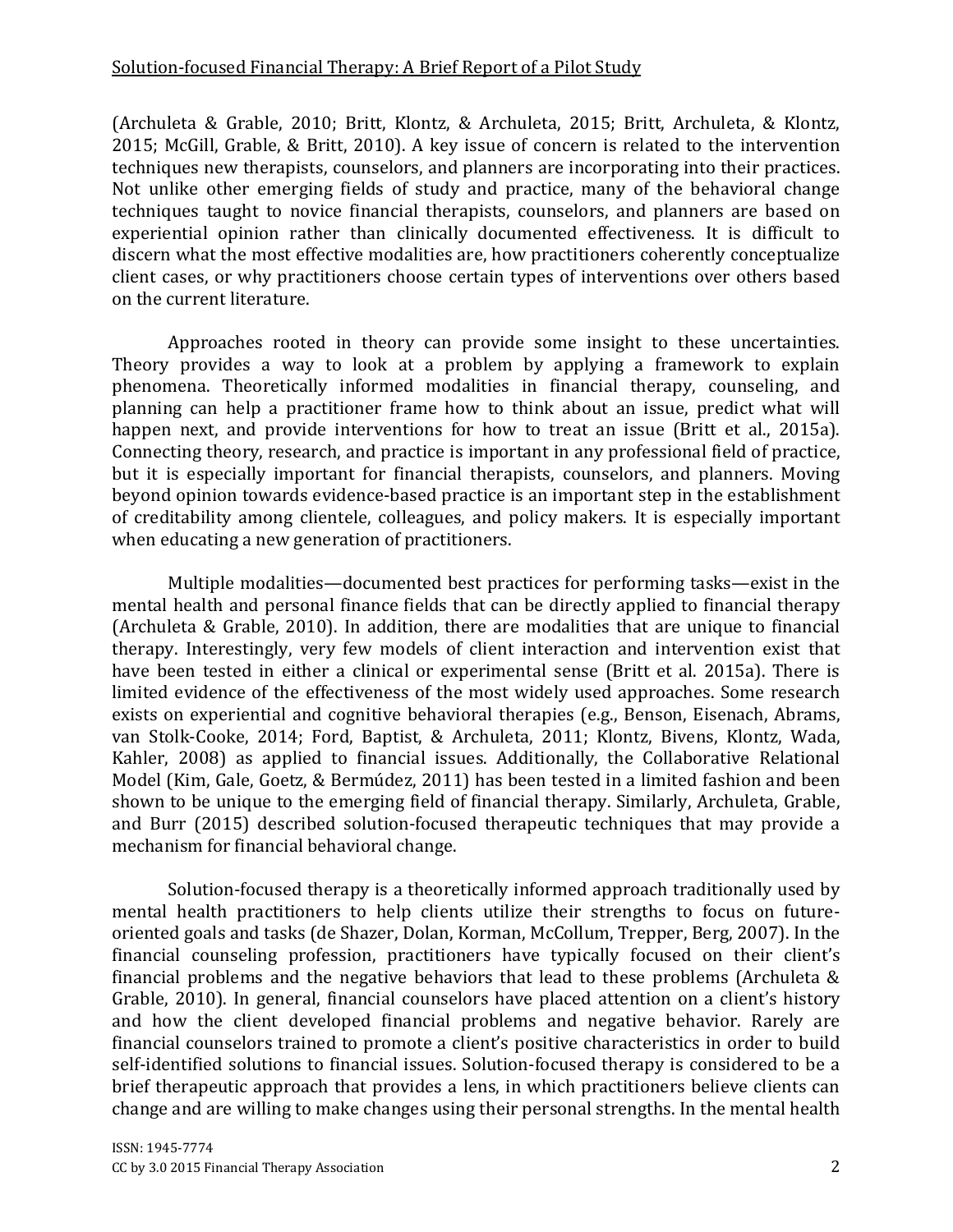field, solution-focused therapy outcome studies have consistently shown evidence that the technique produces positive behavior changes in a shorter period of time by creating a higher autonomy in clients as compared to other therapeutic approaches (Bannink, 2007; Corcoran & Pillai, 2009). In a review of effectiveness research including solution-focused therapy, Corcoran and Pillai (2009) showed that solution-focused therapy demonstrated a 50% effectiveness rate compared to receiving no treatment or alternative conditions. These types of studies indicate that solution-focused therapy can be a successful way to work with clients.

Lethem (2002) noted that solution-focused therapy could be easily adapted to meet the needs of clients with different presenting issues and situations. Solution-focused therapy has been applied to variety of contexts and problems, including business, social policy, education, health care, criminal justice services, child welfare, domestic violence, medicine, substance abuse. To date, few attempts have been made to bring solutionfocused therapy to the realm of personal finance topics and issues. The purpose of this paper is to report findings from a clinical test of solution-focused therapy principles and techniques applied to money related issues. The paper provides a brief report of the findings of a pilot study that initially sought to address the following question: Can solution-focused therapy techniques be used to work effectively with financial therapy clients?

#### METHOD

#### Manual Development and Implementation

Prior to conducting the current pilot study, a treatment manual that integrated solution-focused therapy principles and techniques within the context of financial therapy and financial counseling skills and strategies that was developed by a team of researchers was evaluated. The manual was developed by Archuleta et al. (2015) to provide consistency of implementation among financial therapists when incorporating solutionfocused techniques into practice. The manual was based on the Solution-focused Therapy Treatment Manual for Working with Individuals (Trepper, McCollum, De Jong, Korman, Gingerich, & Franklin, 2010). As part of the development of the manual, mock financial sessions were conducted to enhance the coherency and applicability of the manual. The manual, designed to be implemented over the course of three to five sessions depending on the client's situation, allows for flexibility of length of time each client needs between sessions. Initial work using the manual showed that some clients prefer meeting every two weeks, while others need longer spans of time between sessions. Regardless of the time needed, to keep with solution-focused principles, the focus of each session was on the client's needs rather than completing sessions in a certain timeframe.

Archuleta et al. (2015) noted that in order to use the manual appropriately, financial therapists should have a foundational knowledge in both personal finance topics (e.g., introductory course in personal finance or more advanced personal finance related courses) and counseling skills (e.g., financial counseling course, conflict resolution courses, or more advanced training in marriage and family therapy), as well as training in the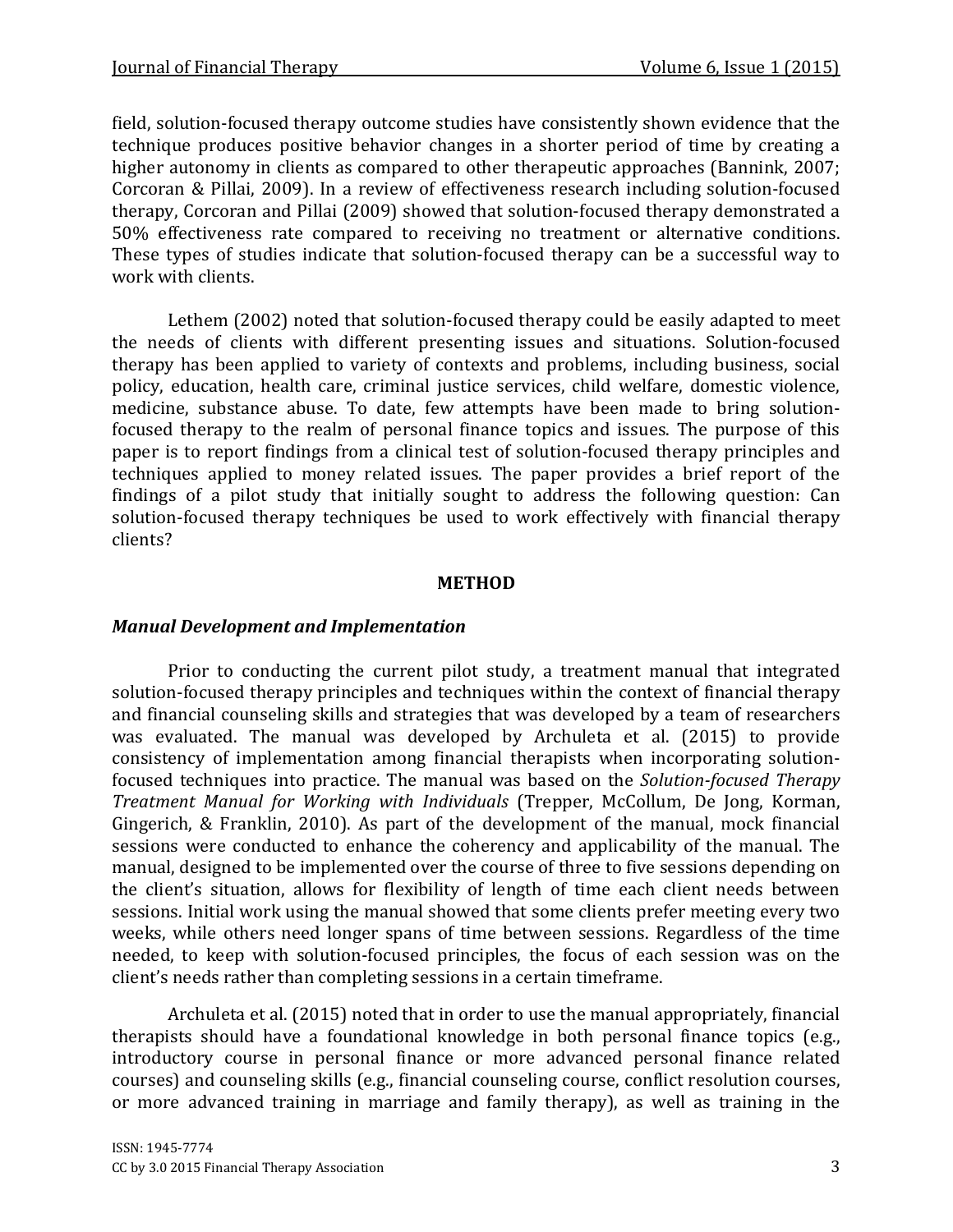solution-focused approach. Based on this recommendation, graduate students who met these criteria were recruited to participate as financial therapists in this study. These financial therapists then participated in practice sessions that utilized specific steps outlined in the manual. They were supervised by financial therapists who had previously been trained using the manual. For this study, three financial therapists who received cross-discipline training implemented the manual with the clients. The three financial therapists were female graduate students. One student was a doctoral student in personal financial planning and held the CFP® and AFC® designations, as well as a core conflict resolution certificate. Two of the financial therapists were master's level students in studying marriage and family therapy. For the purpose of this study, each financial therapist was tested and found to have achieved at least an 85% adherence and competency rating on an adapted version of McCollum's (unpublished) Competency and Adherence Ratings for Solution-focused Therapy assessment.

The manual provided an outline of solution-focused oriented questions and interventions, as well as a standardized set of mandatory financial homework assignments and other optional homework assignment ideas. During each session, one of the other financial therapists or a supervising faculty member (i.e., the supervising faculty member was trained in both marriage and family therapy and personal finance) observed each therapist's session. Ideally, and when at all possible, someone trained primarily in the opposite field of the therapist observed the session (e.g., if the financial therapist was one of the marriage and family therapists, the observer was a financial counselor or planner). Towards the end of each session, the financial therapist took a break from the session. During the break, the financial therapist met with the observer who shared positive observations of the client and compliments to share with the client. The therapist and observer brainstormed about additional homework ideas to share with the client (beyond the already required homework). Another observer objective was to complete a Competency and Adherence Ratings for Solution-focused Therapy form that evaluated the financial therapist's adherence to solution-focused principles and techniques during the session. This evaluation helped to ensure that each financial therapist was implementing the modality similarly by 80% competency and adherence to the solution-focused financial therapy approach. Following the consultation between financial therapist and observer, the financial therapist returned to the session to share with the client positive observations and compliments.

During session one, the following solution-focused techniques were implemented into the session: (a) joining, (b) historical accounts of solutions, (c) pre-session change, (d) the miracle question, (e) scaling, (f) goal setting, and (g) compliments. Homework assigned at the end of the first session consisted of reviewing the client's credit history and tracking expenses. Clients were asked to track expenses over the course of four weeks.

Sessions two through four were similar in format, where the financial therapist asked questions to elicit each client's perceived and actual strengths as a way to increase accountability and help the client begin taking responsibility for making changes in his/her life, even if minor changes were made. Examples of questions asked during these sessions included: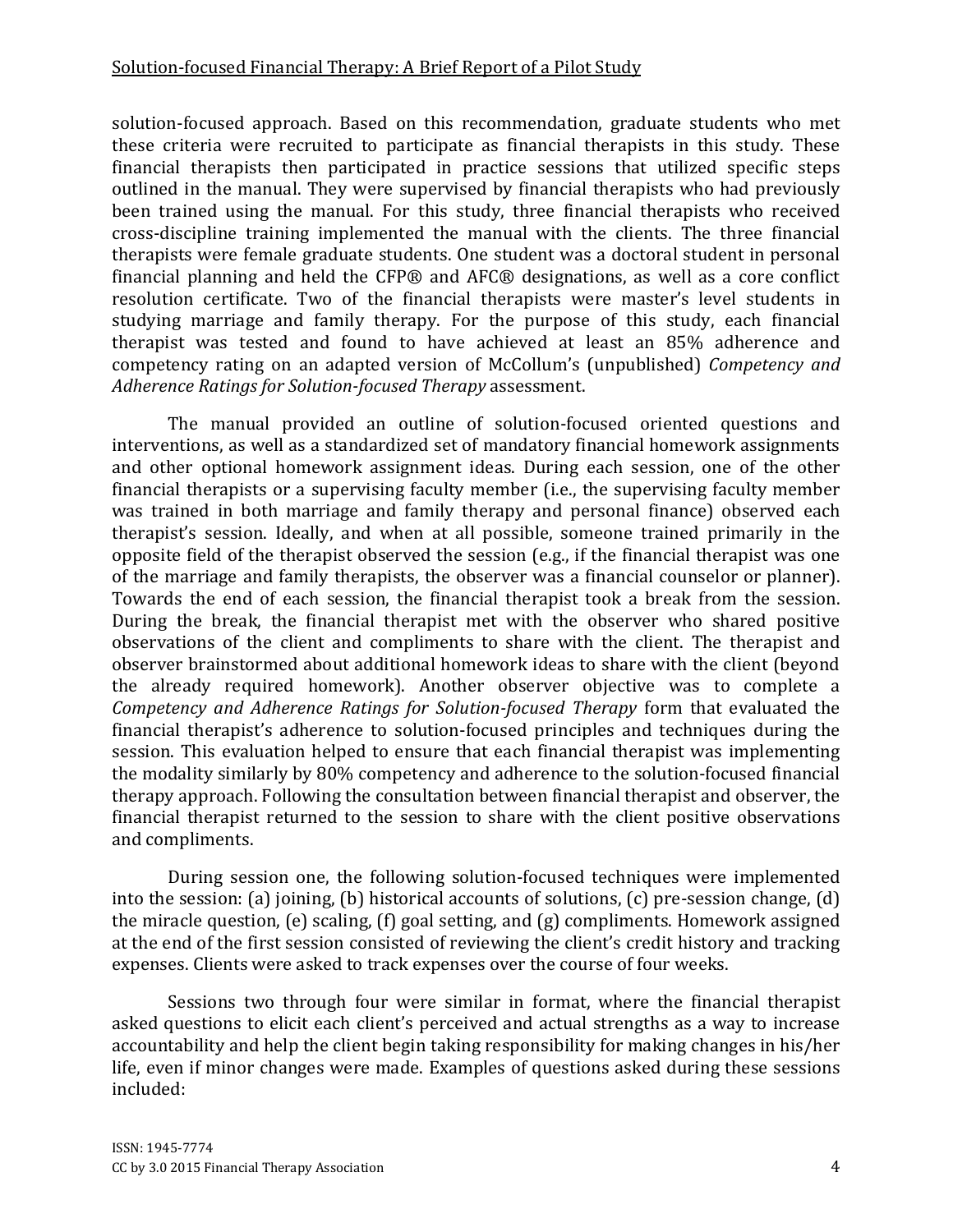- 1. What is different about this week than last week?
- 2. What did you do differently?
- 3. How did you manage to do this?
- 4. What would be the signs that you were doing more of the things that are good for you?

Scaling questions (e.g., "On a scale of zero to 10, where zero means …") were also used to assess commitment to change, confidence to change, and motivation to change. For example, the financial therapist would ask, "On a scale from zero to 10, with zero representing that you know that you would not be willing to do anything differently to resolve this situation and 10 being that you know that you would do whatever it takes to sort this out, where do you see yourself right now?" A scaling question, such as this, was followed up with questions like:

- 1. What number on the scale from 0 to 10 will let you know that you are willing to be committed to the change process?
- 2. How will you know that you are willing to be committed to the change process?
- 3. What about yourself or what will you be doing that indicates that you are committed to the change process?

The financial therapist then followed up with the client's homework assignment from the previous session. Mandatory homework assignments for session two consisted of creating a net worth statement; for session three, the homework was to identify income sources and evaluate all debts; finally, homework for session four involved developing a budget. While these assignments resemble work that might also be required of someone going through traditional financial counseling, the key difference was the manner in which solutions to homework assignments were developed by the client and financial therapist.

The final session (most typically session five) included: (a) reviewing the client's homework assigned in session four, (b) evaluating the goal(s) the client set at the beginning of the process by asking scaling questions in addition to complimenting the client for his/her achievements, and (c) focusing on the progress the client made and what they learned about themselves throughout the process. In addition, the financial therapists asked questions to help develop a maintenance plan. They also identified potential setbacks in the future and brainstormed ways to deal with these setbacks.

## Participant Profiles

Participants in this pilot clinical study came from university students who were seeking financial advice and counseling through a Midwestern university's financial counseling clinic. Criteria to participate in the study included the following: (a) over the age of 18, (b) a university student (i.e., undergraduate or graduate), (c) non-clinical levels of distress, (d) no red flag issues present, such as suicidal ideation, alcohol abuse, or clinical depression, and (e) allowing sessions to be recorded (video and audio). All clients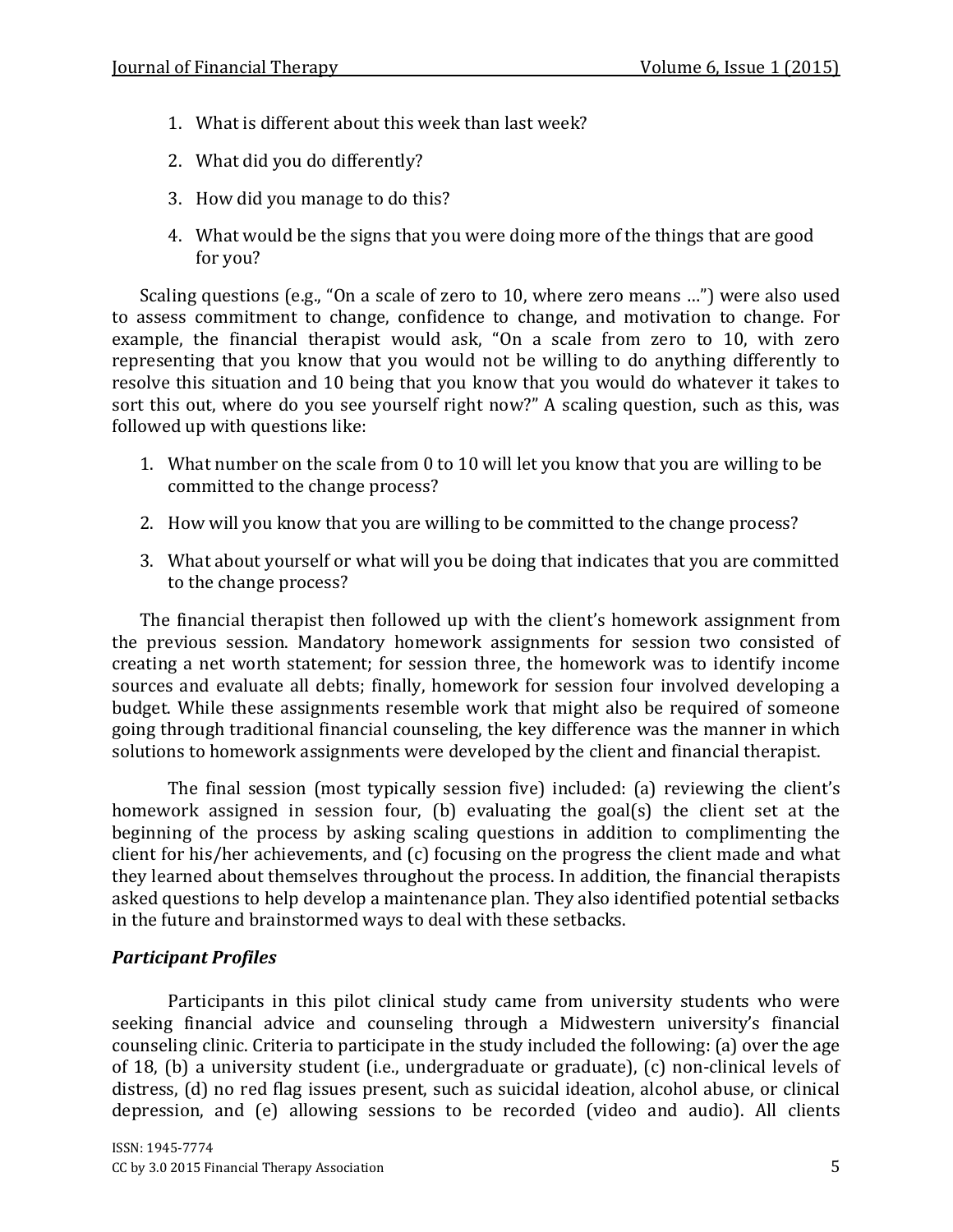participated in an initial assessment session prior to beginning the solution-focused financial counseling process to screen for potential clinical mental health problems. This step was taken to avoid working with someone whose primary issues were best served by a mental health practitioner and to ensure that all clients were similar in terms of mental health functioning. Participation in the research study was voluntary and those who completed the series of sessions, plus a pre-test taken at the initial assessment session, post-test taken at the final session, and a three-month follow-up survey were compensated \$75 in cash. A total of nine participants began the study. One participant dropped out after attending three sessions. The university's Institutional Review Board approved the study and all applicable testing and evaluation procedures were followed.

#### **Measures**

Each measure selected for this study was a standardized self-report instrument developed for use in clinical and/or research settings. Demographic information, which included gender, race/ethnicity, age, marital status, and employment status, and financial information were collected. Financial information included student loan debt, car loan debt, credit card debt, monthly housing costs (i.e., rent/mortgage), and annual pre-tax income. This information was assessed at the initial screening or pre-test. Measures to assess clinical distress, depressive symptoms, financial well-being, financial behaviors, and financial knowledge were included at the pre-test, post-test, and three-month post-post test.

OQ.45.2 Outcome Questionnaire (OQ.45.2). The OQ.45.2 is a self-report instrument containing 45-items. The questionnaire was designed to measure clinical distress and change in distress over time (Lambert et al., 1996). The OQ.45.2 measures three psychological domains, including symptomatic distress, interpersonal relations, and social role. Each item is scored on a 5-point Likert-type scale, ranging from zero to four. Total scores can range from zero to 180. Scores above 63 indicate that the individual is so distressed that mental health services are needed. One reason the OQ.45.2 was used in this study was to screen out anyone who presented at a clinically distressed level, meaning a referral to the university's psychotherapy clinic would have been warranted. The second reason the OQ.45.2 was to assess each client's overall progress in managing overall distress. Both test-retest ( $\alpha$  = .84) and internal consistency ( $\alpha$  = .93) reliability has been shown to be good to excellent; in addition, the instrument's concurrent validity has also found to be excellent (Lambert et al., 1996).

Patient Health Questionnaire (PHQ-9). The PHQ-9 is a brief measure that contains 10-items. The questionnaire is used to screen, diagnose, monitor, and measure the severity of depression (Kroenke, Spitzer, & Williams, 2001). Item responses for the first nine items ranged from 0 (not at all) to 3 (nearly every day). To score the PHQ-9, the first nine items are summed. Summed scores can range from 0-27 with scores of 1-4 indicating minimal depression, 5-9 demonstrating mild, non-clinical depression, 10-14 representing moderate depression, 15-19 signifying moderately severe depression, and 20-27 suggesting severe depression. It is important to note that clients can have depression symptoms and not be clinically depressed. In this study, clients who were moderately to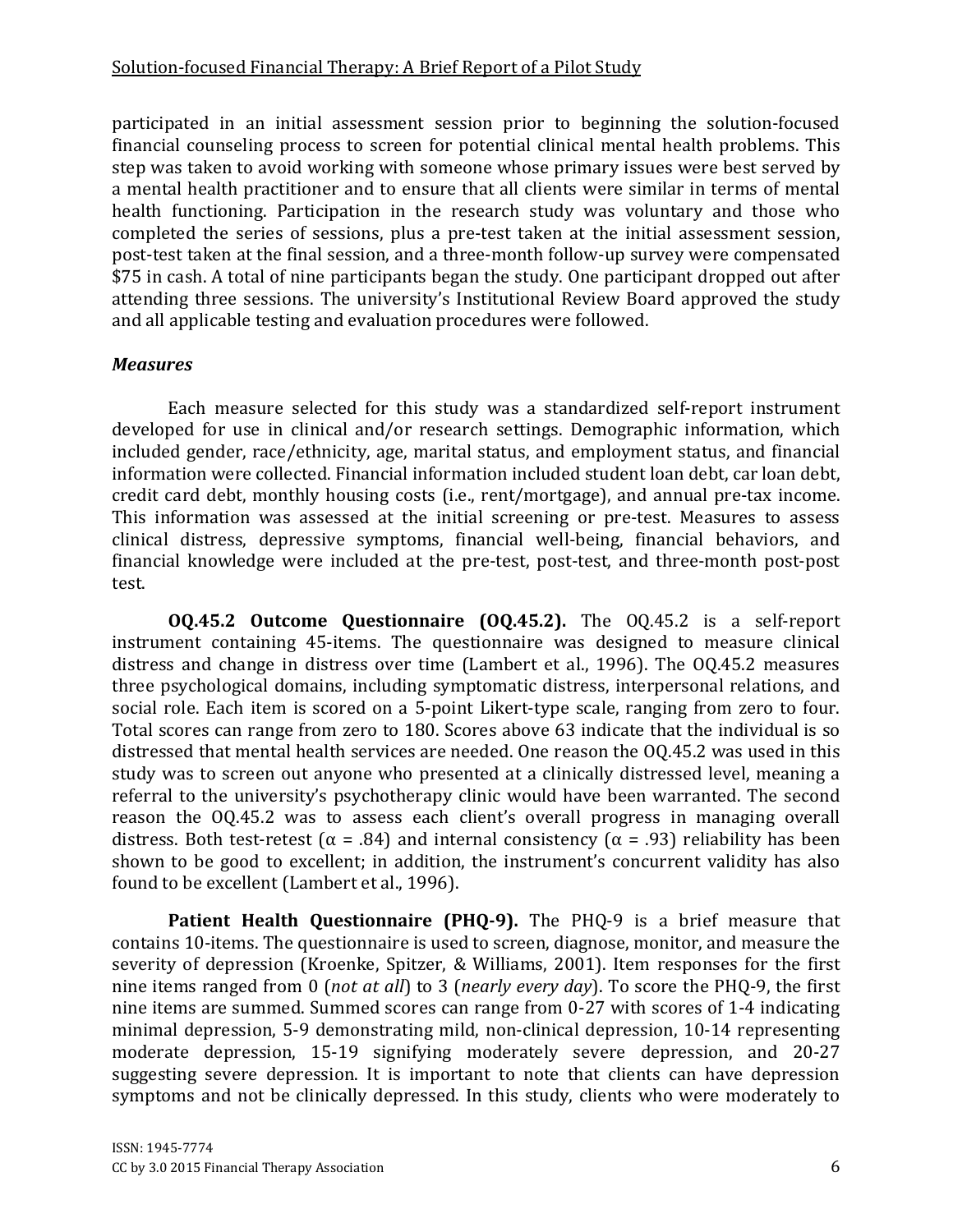severely depressed or who scored 10-27 on the first nine items were not included in the study. Item 10 is evaluated separately to gauge severity of symptoms. Internal reliability and test-retest reliability have been shown to be excellent (Kroenke et al., 2001). In this study, the PHQ-9 was used as a supplemental tool to screen for clinical depression, as well as to monitor progression of depression symptoms.

InCharge™ Financial Distress/Financial Well-Being (IFDFW) Scale. The IFDFW Scale is an eight-item instrument that measures the present state of a person's financial well-being (Prawitz, Garman, Sorhaindo, O'Neill, Kim, & Drentea, 2006). Response items range from 1 (lowest level) to 10 (highest level). To score the IFDFW, item responses are totaled and then divided by eight. Scores range from 1 to 10, with higher scores indicating increased levels of financial well-being. Reliability has been shown to be excellent (α = .96) for the IFDFW.

Financial Stressors. Financial stressors were measured by asking participants to identify financial events that occurred to them over the past year. This summated variable was used to predict the respondents who had experienced an extreme amount of financial stress. The list of 24 financial stressors was adapted from Joo (1998) and Joo and Grable (2004). Examples of stressors included: (a) becoming seriously ill, (b) having a major house repair, and (c) paying serious medical bills.

Financial Behaviors. Financial behaviors were measured using a five-item scale that asked participants to grade themselves in the following areas: (a) spending control, (b) paying bills on time, (c) planning for financial future, (d) providing for self and family, and (e) saving money (Perry & Morris, 2005). Scores ranged on a scale from 1 (poor) to 5 (excellent). Total scores could range from 5 to 25, with higher scores indicating more positive perception of financial behaviors. Perry and Morris (2005) reported high reliability ( $\alpha$  = .83) for the financial behaviors scale.

Financial Knowledge. Subjective financial knowledge was measured using a fiveitem scale in which clients were asked how much they knew about the following: (a) interest rates, finances charges and credit terms, (b) credit ratings and credit files, (c) managing finances, (d) investing money, and (e) what is on their credit report. Items were scored on a five-point Likert-type scale, ranging from 1 (nothing) to 5 (a lot). Total scores could range from 5 to 25 with higher scores suggesting an increased level of self-perceived financial knowledge. This scale has historically shown good reliability with Cronbach's alpha of .87 (Perry & Morris, 2005).

## Data Analysis

Descriptive statistics describing the participants prior to and after the intervention were calculated. A Wilcoxon signed ranks test was used to test for both the magnitude and direction of changes in clinical distress, depression, financial well-being, financial behavior, and financial knowledge between the pre-test and two subsequent post-tests. These tests were used to evaluate the hypothesis that median scores of participants on these measures would change from pre-test to post-test (Pett, 1997). Specifically, it was hypothesized that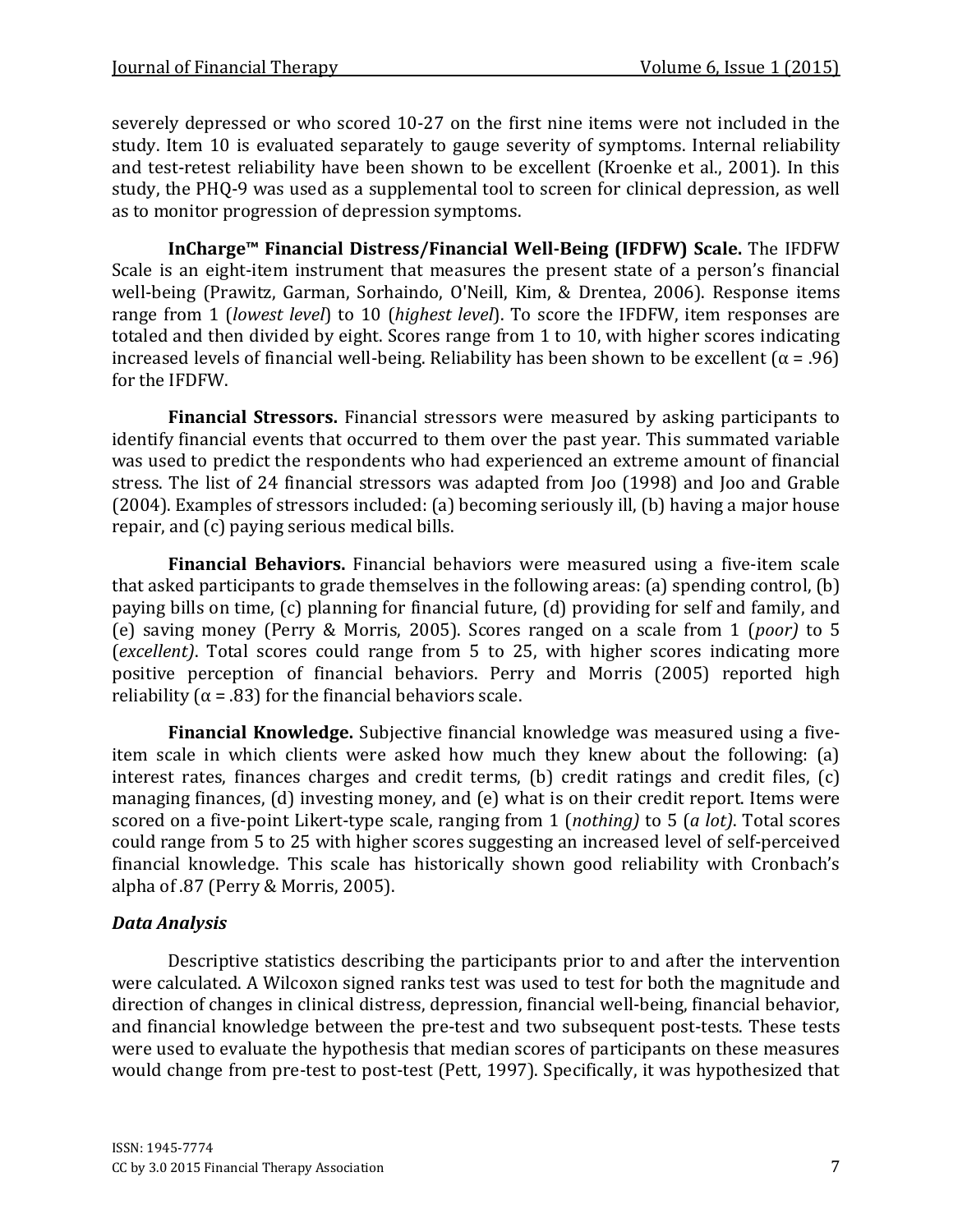clinical distress and depression might fall, whereas well-being, behavior, and knowledge might increase.

#### RESULTS

The final sample included eight participants in which three were male and five were female. Seven of the eight (87.50%) of participants were undergraduate students and not married. On average, one-third of participants lived at home with their parents. One client was married. This client's spouse attended all of the sessions. However, the spouse's data was not included in the study because the partner did not meet the participant criteria. Participants initially reported seeking financial advice and counseling for a variety of reasons, including: (a) debt repayment, (b) budgeting, (c) increasing financial knowledge, and (d) developing and implementing financial goals. Debt repayment and budgeting were the most reported reasons for seeking financial counseling help.

Participants were predominately White (87.50%) and ranged in age from 18 to 34 years (*Mdn* = 23.50, *SD* = 5.81). In regards to employment status, one participant reported being self-employed, three reported being employed part-time, one was employed fulltime, and three were not employed. Fifty percent of the sample reported pre-tax household income under \$15,000, 25% reported having an income between \$15,000 and \$24,999, and the remaining 25% reported having income above \$25,000 (see Table 1). Participants were asked how much they paid in housing per month, including rent and renter's insurance or, if they owned a home, mortgage and insurance. The median monthly housing costs were \$341.50. Student loan debt, car loan debt, and credit card debt were measured. The median student loan debt was \$10,000; the median car loan debt was \$0.00 ( $M = 4,250$ ; SD = \$6,633), and the median debt carried on credit cards per participant was \$750.00. The median number of financial stressors experienced by participants during the past year was 3.50.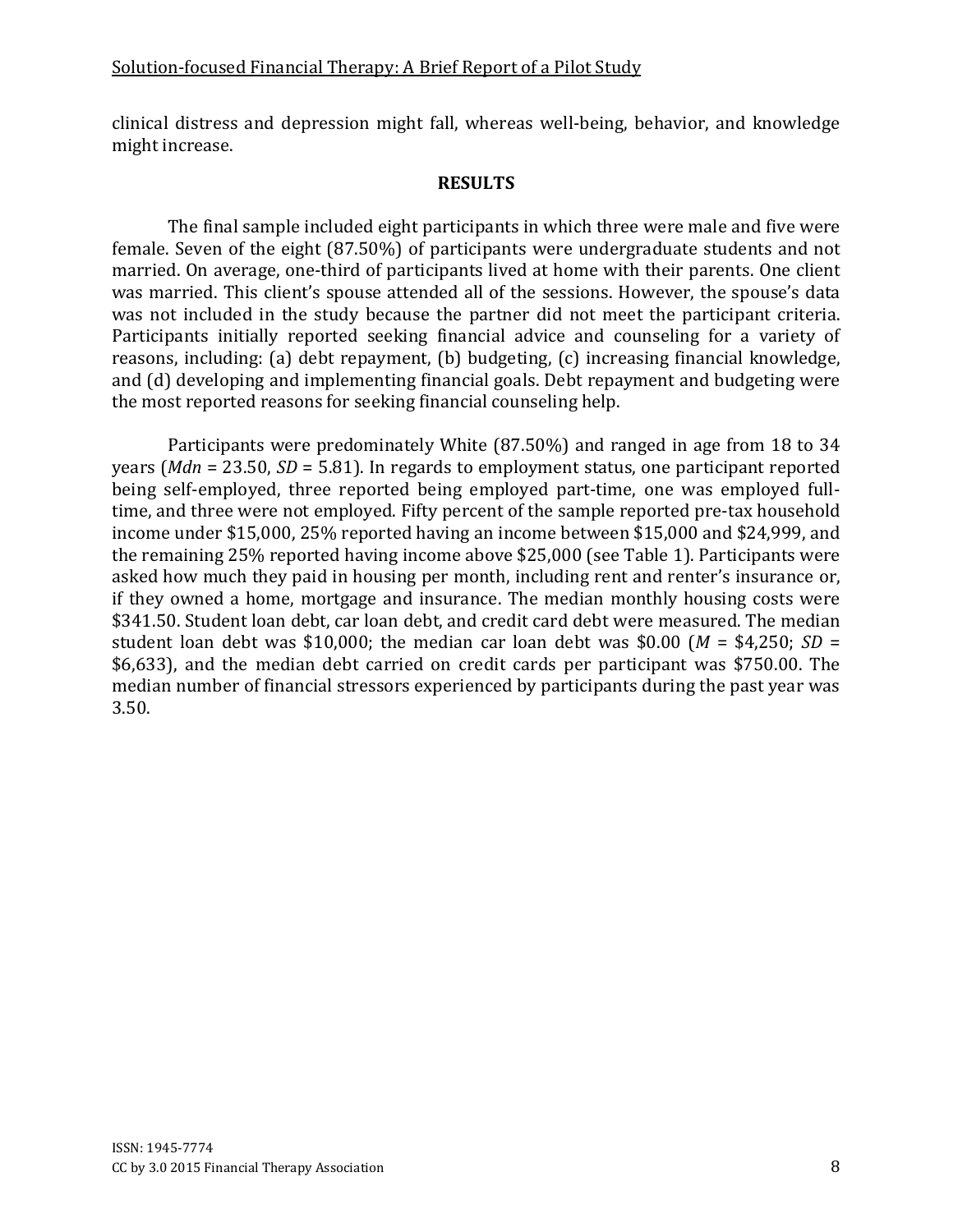#### Table 1 Participant demographic characteristics

| Sample characteristic         | $\frac{0}{0}$ | Range      | Mdn    | $\cal M$ | SD       |
|-------------------------------|---------------|------------|--------|----------|----------|
| Age                           |               | 18-34      | 23.50  | 24.00    | 5.81     |
| Relationship status           |               |            |        |          |          |
| Single                        | 87.50         |            |        |          |          |
| Married                       | 12.50         |            |        |          |          |
| Gender                        |               |            |        |          |          |
| Female                        | 62.50         |            |        |          |          |
| Male                          | 37.50         |            |        |          |          |
| Primary ancestry              |               |            |        |          |          |
| White                         | 87.50         |            |        |          |          |
| Other                         | 12.50         |            |        |          |          |
| <b>Employment Status</b>      |               |            |        |          |          |
| <b>Full-time Employment</b>   | 12.50         |            |        |          |          |
| Part-time Employment          | 37.50         |            |        |          |          |
| Self-Employed                 | 12.50         |            |        |          |          |
| Not Employed                  | 37.50         |            |        |          |          |
| Gross Annual Household Income |               |            |        |          |          |
| Under \$15,000                | 50.00         |            |        |          |          |
| \$15,000 - \$25,999           | 25.00         |            |        |          |          |
| $$25,000 - $34,999$           | 12.50         |            |        |          |          |
| $$35,000 - $44,999$           | 0.00          |            |        |          |          |
| \$45,000 - \$54,999           | 0.00          |            |        |          |          |
| \$55,000 - \$64,999           | 0.00          |            |        |          |          |
| \$65,000 - \$74,999           | 12.50         |            |        |          |          |
| Over \$75,000                 | 0.00          |            |        |          |          |
| Auto Loan                     |               | 0.00-18000 | 0.00   | 4250.00  | 6633.25  |
| Student loans                 |               | 0-50000    | 10000  | 20250.00 | 18061.40 |
| Credit Card Debt              |               | 0-20000    | 750.00 | 3500.00  | 6871.27  |
| <b>Monthly Housing Costs</b>  |               | $0 - 600$  | 341.50 | 309.13   | 178.85   |
| <b>Financial Stressors</b>    |               | $0 - 4$    | 3.50   | 2.88     | 1.45     |

Scores on the assessment instruments nominally improved in all areas between initial assessment (i.e., pre-test) and the initial post-test, and the three-month follow-up (post-post test). The median score for the OQ.45.2 and PHQ-9 decreased between the pretest (*Mdn* = 44.50), post-test (*Mdn* = 27.50), and three-month follow-up (*Mdn* = 35.00). Results from the Wilcoxon signed ranks tests were mixed. Scores were not significantly different on the PHQ-9 scale; however, scores were significantly different on the OQ45.2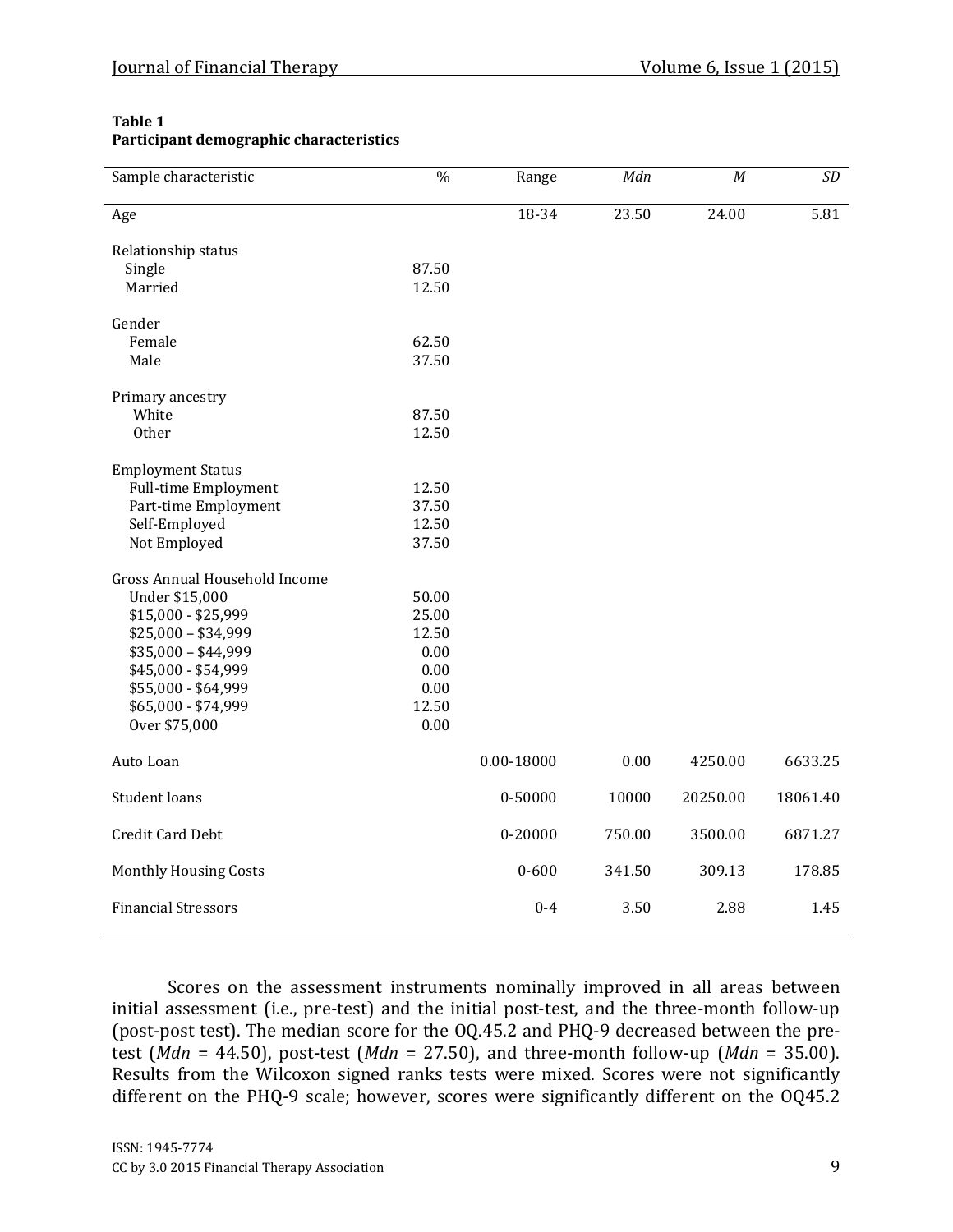scale. These results suggest that depressive symptoms and overall mental health functioning improved nominally upon completion of the solution-focused financial therapy treatment, but showed signs of regression at the three month follow-up, although scores did not revert to their initial state. The change was meaningful in terms of mental health functioning scale. It is important to note that the treatment was not designed to be used as an anxiety or depression intervention. Results simply confirm that the treatment method did not adversely impact participants. Descriptive statistics, including score ranges, medians, means, and standard deviations, are reported for the pre-test, post-test, and postpost tests in Table 2.

Scores for financial well-being, financial behaviors, and financial knowledge nominally increased between the pre-test  $(Mdn = 5.38; Mdn = 12.00; Mdn = 14.00$ . respectively), post-test (*Mdn* = 6.94; *Mdn* = 19.50; *Mdn* = 16.50, respectively), and threemonth follow-up (Mdn = 6.94, SD = 3.70; Mdn = 19.50, SD = 3.94; Mdn = 17.50, respectively). As shown in Table 2, the change in well-being, while increasing as hypothesized, was not statistically significant. However, changes in financial behavior and financial knowledge were significant.

| Pre-test, post-test, and three month follow-up statistics |               |       |                  |       |        |  |  |  |  |
|-----------------------------------------------------------|---------------|-------|------------------|-------|--------|--|--|--|--|
| Assessment                                                | Range         | Mdn   | $\boldsymbol{M}$ | SD    | Sig.   |  |  |  |  |
| PHQ-9                                                     |               |       |                  |       |        |  |  |  |  |
| Pre-Test                                                  | $0.00 - 6.00$ | 3.50  | 3.50             | 1.93  |        |  |  |  |  |
| Post-Test                                                 | 1.00-5.00     | 2.00  | 2.37             | 1.50  | n.s.   |  |  |  |  |
| Post-Post Test                                            | $0.00 - 6.00$ | 2.50  | 2.50             | 1.77  | n.s.   |  |  |  |  |
| 0Q.45.2                                                   |               |       |                  |       |        |  |  |  |  |
| Pre-Test                                                  | 16.00-58.00   | 44.50 | 40.75            | 14.42 |        |  |  |  |  |
| Post-Test                                                 | 11.00-59.00   | 27.50 | 31.00            | 18.84 | $**$   |  |  |  |  |
| Post-Post Test                                            | 10.00-51.00   | 35.00 | 31.38            | 14.99 | $***$  |  |  |  |  |
| <b>IFDFW</b> (Financial                                   |               |       |                  |       |        |  |  |  |  |
| Well-being)                                               |               |       |                  |       |        |  |  |  |  |
| Pre-Test                                                  | 1.38-9.25     | 5.38  | 5.48             | 2.29  |        |  |  |  |  |
| Post-Test                                                 | 4.13-9.38     | 6.94  | 6.77             | 1.90  | n.s.   |  |  |  |  |
| Post-Post Test                                            | 3.88-9.38     | 6.94  | 6.92             | 1.85  | n.s.   |  |  |  |  |
| <b>Financial Behaviors</b>                                |               |       |                  |       |        |  |  |  |  |
| Pre-Test                                                  | 9.00-20.00    | 12.00 | 13.50            | 3.70  |        |  |  |  |  |
| Post-Test                                                 | 14.00-23.00   | 19.50 | 19.12            | 3.27  | $**$   |  |  |  |  |
| Post-Post Test                                            | 13.00-24.00   | 19.50 | 18.88            | 3.94  | $***$  |  |  |  |  |
| <b>Financial Knowledge</b>                                |               |       |                  |       |        |  |  |  |  |
| Pre-Test                                                  | 8.00-18.00    | 14.00 | 13.62            | 3.42  |        |  |  |  |  |
| Post-Test                                                 | 12.00-23.00   | 16.50 | 17.12            | 4.12  | $\ast$ |  |  |  |  |
| Post-Post Test                                            | 15.00-24.00   | 17.50 | 17.87            | 2.80  | $**$   |  |  |  |  |

Table 2

Note: n.s. = not significant;  $p < .05 \cdot p < .01$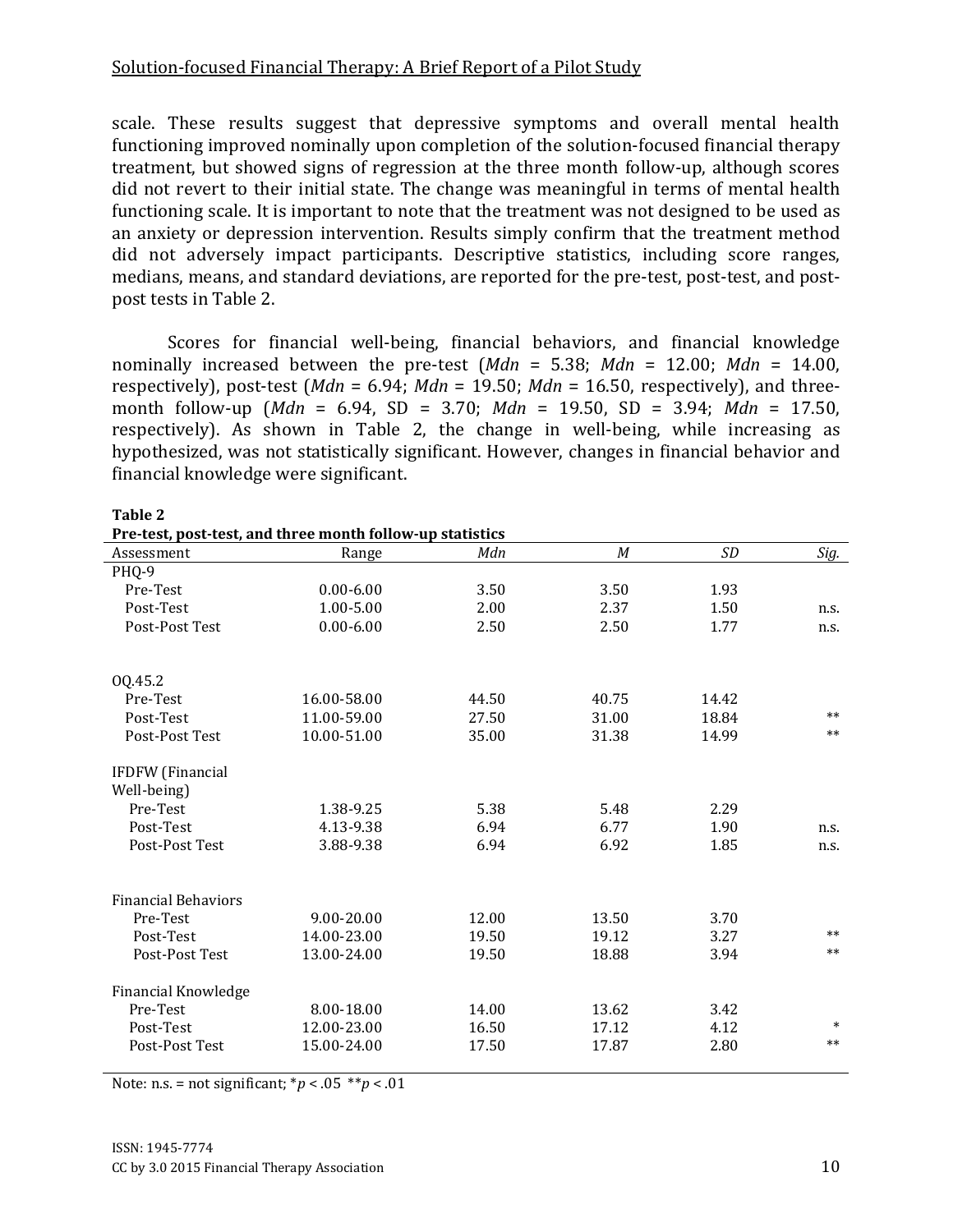#### **DISCUSSION**

The literature has suggested for a number of years the need to develop specific practice models and approaches for use by financial therapists, financial counselors, and financial planners. For example, Langrehr (1991) noted that financial counselors and planners would benefit from using counseling techniques derived from psychological approaches. More recently, Archuleta and Grable (2010) and Britt et al. (2015b) called for the investigation of theoretically informed practice models that can be applied to clients seeking financial counseling or financial therapy. Solution-focused is easily adaptable to different presenting issues and situations (Lethem, 2002). The current study on solutionfocused financial therapy (SFFT) is one of the few financial therapy modalities to be tested with any kind of data, utilizing rigorous methods.

Results from this study show the potential of SFFT as being an effective approach when working with clients facing financial stress. Nominal scores improved in all areas between pre-test and three-month follow-up, however clinical distress or mental health functioning, financial behaviors, and financial knowledge were the only areas that showed significant changes. One reason that depressive scores (PHQ-9) may not have been significant is due to the low levels of depressive symptoms that clients presented at the outset of the study as this was a requirement of the study. One may expect that mental health distress may have had similar results, but in this study the decrease in mental health distress significantly lowered. However, the OQ.45 that measured mental health covers a broad set of mental health functioning items and does not measure the same symptoms as the PHQ-9.

Another interesting finding is that although financial well-being scores improved, they were not significant. These results may be due to two different issues. First, well-being scores were not extremely low at the pre-test. If scores would have started lower, then there may have been more room to increase well-being. Second, as clients become more knowledgeable about their finances and began improving financial behaviors, they may have become more financially distressed because they learned what they needed to do and keep doing to improve their financial situation.

#### Implications

Several implications for practitioners and educators can be made as a result of these findings. First, utilizing a theoretically grounded approach to client intervention provides a lens for viewing how clients function related to finances. Working within such a framework allows practitioners to provide services that are more coherent and consistent. As a result, clients achieve positive outcomes more regularly. Not only is the solution-focused approach a way of working with clients in practice, it is also a way of thinking. Practitioners who employ a solution-focused approach often adopt the principles and assumptions of the model, allowing them to think in a way that naturally evokes solution-focused strategies and interventions. This process does take time and practice, but therapists, counselors, and planners will find that such a model gives them tools they can use, especially when they come to a point when they are not sure what to do next with a client. The approach is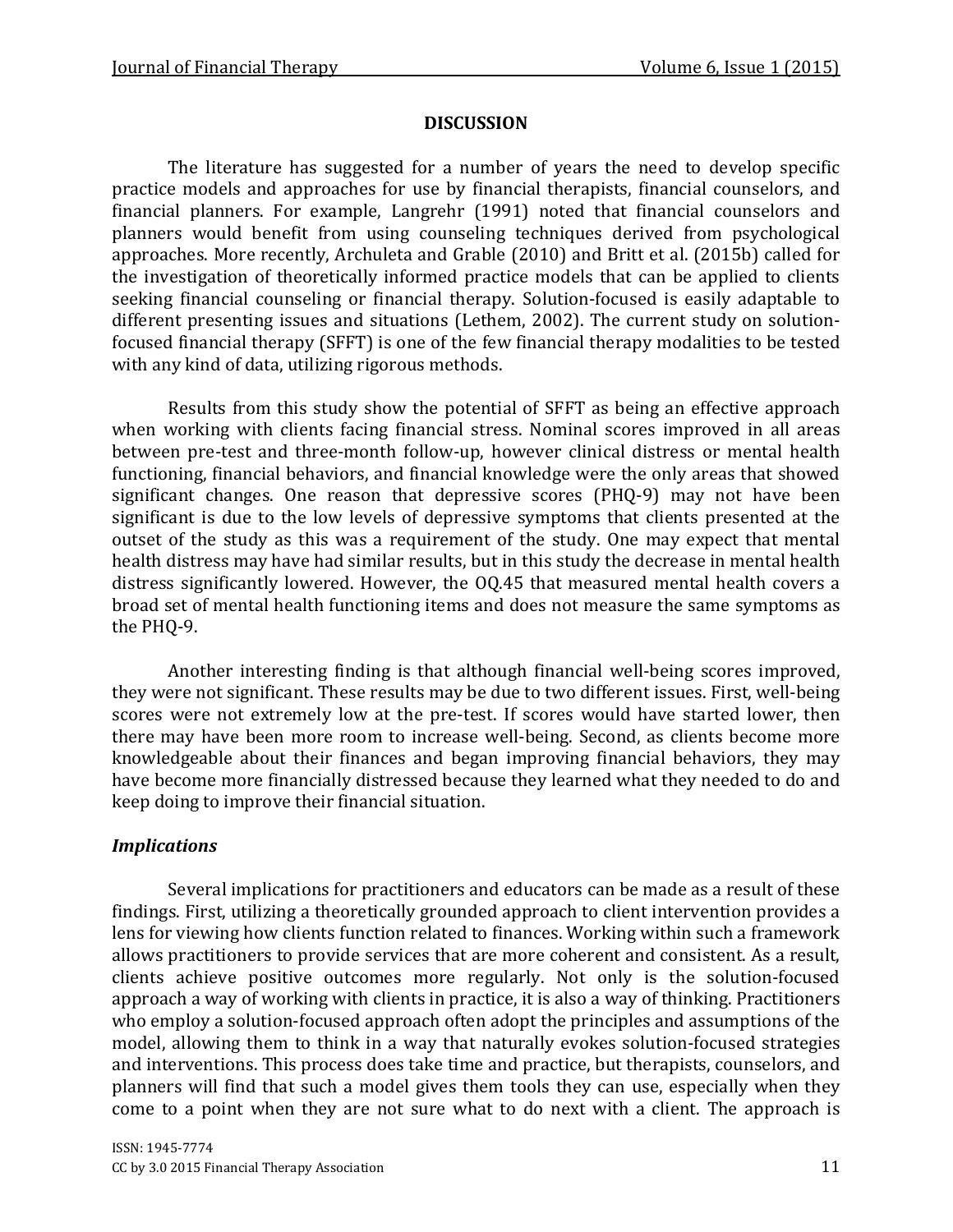unique and effective because it moves a client from dwelling on past mistakes to focusing on solutions that have worked in the past as a guide to future behavior.

Second, teaching financial therapy skills to financial counselors and planners can be a difficult task as there are few, if any, theoretically informed approaches that are currently taught in most financial counseling and planning programs. It is not that programs are not interested in teaching these methods, but rather, very few evidence-based models exist. Having an approach that is rooted in a theory, which provides assumptions, principles, and strategies, can easily be taught. In fact, in marriage and family therapy programs, solutionfocused therapy is widely used because students can easily grasp the concepts, principles, and assumptions. However, the art of implementing the approach requires practice. The same holds true when adapting Archuleta et al.'s (2015) manual.

Third, this particular pilot study used university students as participants. Although this strategy was for convenience, and to ensure that clients shared a similar attribute, the results suggest that SFFT can be used effectively with university students. This may be ideal for colleges and universities that have a financial counseling center on campus. Counseling staff and/or peer counselors can be trained to use SFFT to help clients not only with their financial issues, but to lower distress related to experiencing financial problems.

As described in this study, the SFFT model, as conceptualized by Archuleta et al. (2015), utilizes a team approach, which is consistent with traditional solution-focused therapy modalities. In solution-focused therapy, a team of observers, typically comprised of more than one therapist, observes the therapist working with the client(s). The objectives for the solution-focused therapy team are much the same as the objectives of the SFFT observer as described in the methods section. In this study, a financial therapist or faculty member trained in the opposite field, when possible, acted as the observer. The observer was not in the room with the financial therapist but viewed the session in the next room through a live video feed. This way, the observer was able to provide immediate feedback when the financial therapist took a break. At break time, the observer and financial therapist had the opportunity to brainstorm interventions and homework ideas that might best help the client in addition to discussing the client's strengths. The use of an observer from an opposite field was particularly helpful when providing insights about the client in regards to their financial situation and psychological, emotional, and relational states because often the financial therapist was either not aware of or had not thought of the issues presented by the observer. This helped the financial therapist maintain a solutionfocused stance and utilize solution-focused interventions.

Finally, SFFT promotes mental health and personal finance fields joining forces. Based on results from this study, it is reasonable to believe that SFFT provides promise not only for financial therapists, but also for professionals who primarily identify themselves as financial counselors and mental health therapists who work with clients facing financial issues. Since clients often experience depression, anxiety, and distress as a result of financial issues, treating financial stress and clinical distress concurrently may be another area in which to implement solution-focused therapy. Recent literature (e.g., Archuleta & Grable, 2010; Durband, Grable, & Britt, 2010; Klontz, Britt, & Archuleta, 2015) supports the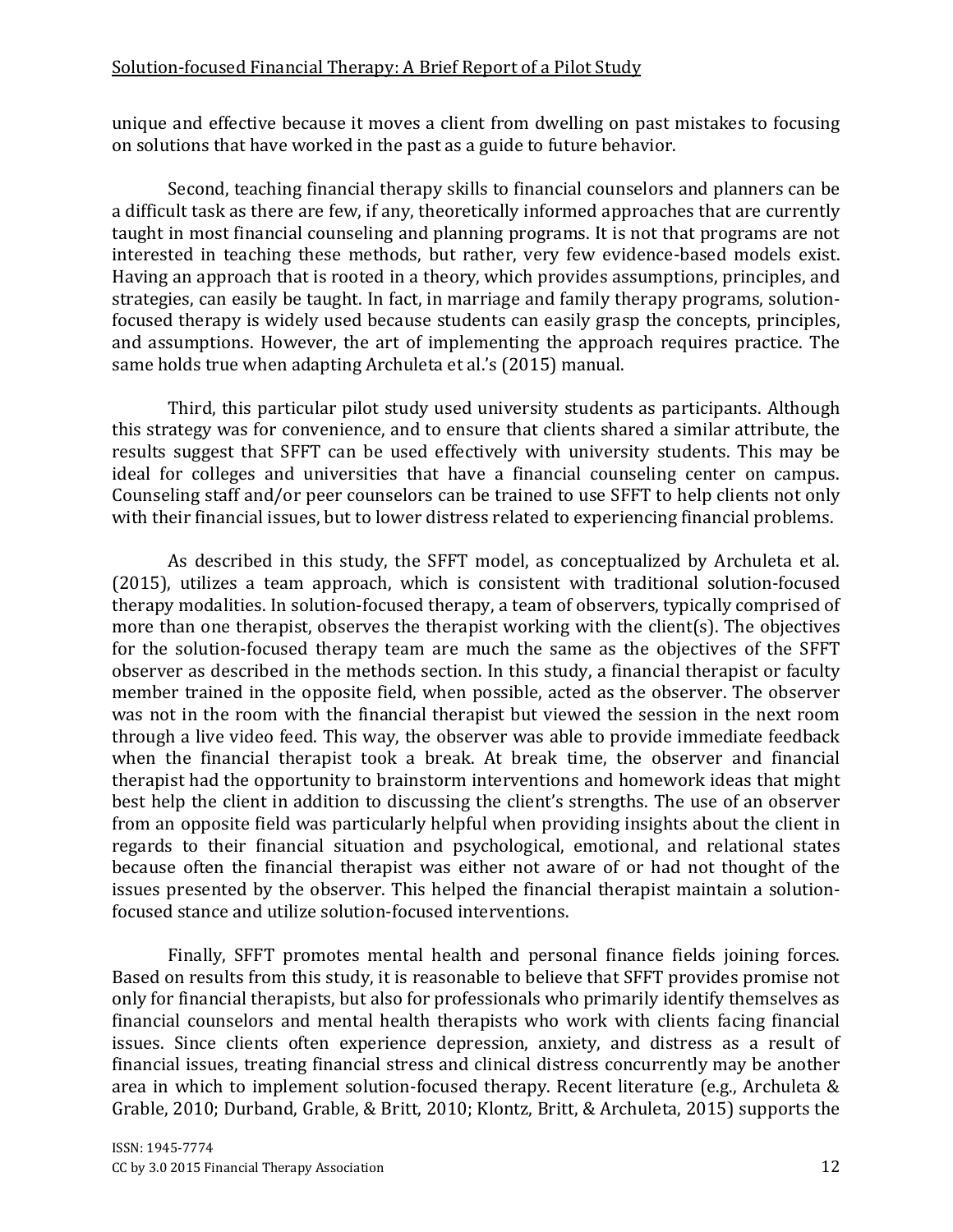revolutionary promise of financial therapy, which is defined as the integration of cognitive, emotional, behavioral, relational, and economic aspects that promote financial health (Financial Therapy Association, 2014). The teaming of mental health and financial professionals in an approach like SFFT could be well suited for those interested or practicing financial therapy.

In addition to financial counselors and mental health therapists, financial planners may also find this approach useful. Although the client concerns in this study dealt primarily with budgeting and debt management issues, more traditionally linked to financial counseling types of topics, SFFT can most likely be successful when employed with the clients whose major focus is learning about investments and developing financial goals, which are areas that financial planners address in practice.

#### Limitations and Future Directions

While the results from this study are noteworthy, certain limitations do exist. Generalizability is a limitation. However, generalizability is a common limitation in pilot studies like this one where only university students who were predominantly similar in demographic and socioeconomic status were involved. As a small clinical pilot study, the number of participants was limited. Also, no control group was used. While these are limitations, it is important to note that this is among the first studies to attempt to validate a financial therapy manual approach to client intervention. Results do indicate that a larger scale study is warranted (Leon, Davis, & Kraemer, 2011). Specifically, results show that participant nominal scores improved from pre-test to three-month follow-up in all areas, while scores significantly improved in the following areas: distress, financial behaviors, and financial knowledge. It will be important for future studies to further these results by conducting a true experimental design study, using a control group with a larger, more diverse sample that encompasses a broader population beyond university students.

#### **Conclusion**

It is the opinion of the authors that SFFT is not the only approach that can be used with financial therapy clients; however, to the authors' knowledge, SFFT is one of the few approaches in financial therapy that has had any testing to date (see Klontz et al. 2015). One of the difficulties in testing existing financial counseling and planning approaches is that these modalities are not theoretically informed and largely vary from one practitioner to another. In short, these approaches have been developed over time and based on individual practitioner experiences. As a result, very few models been articulated in way that can be replicated by another practitioner, which limits testability. This is discouraging as many of these methods may be very effective and be useful in training future and current financial therapists, counselors, and planners.

In conclusion, this study is the first test of Archuleta et al.'s (2015) SFFT manual. Results from this pilot test suggest positive results for those who participated in the study. The pilot data indicate that the SFFT model can be a useful tool when helping clients achieve successful outcomes. However, and as noted previously, larger scale studies are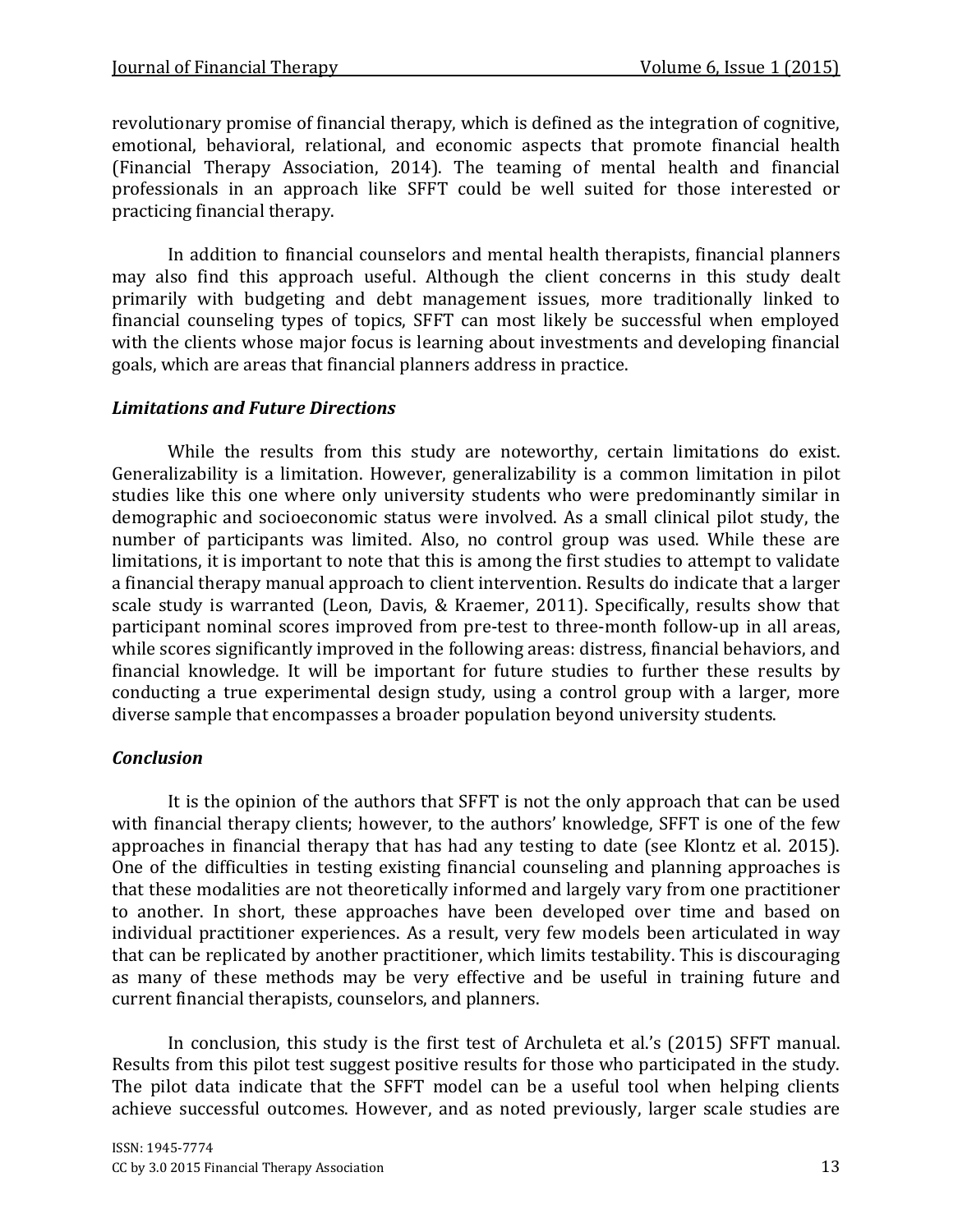needed to confirm the effectiveness of SFFT as a financial therapy approach. In the meantime, SFFT may be an approach that financial therapists, counselors, planners, and educators, as well as mental health professionals working with financial issues, may want to utilize in their work with clients. It is also a modality that can be implemented in academic programs offering financial therapy, counseling, and planning courses as a technique that has been manualized. With each client's goal(s) at the center of the approach, SFFT principles, assumptions, and strategies can be implemented in multiple financial settings.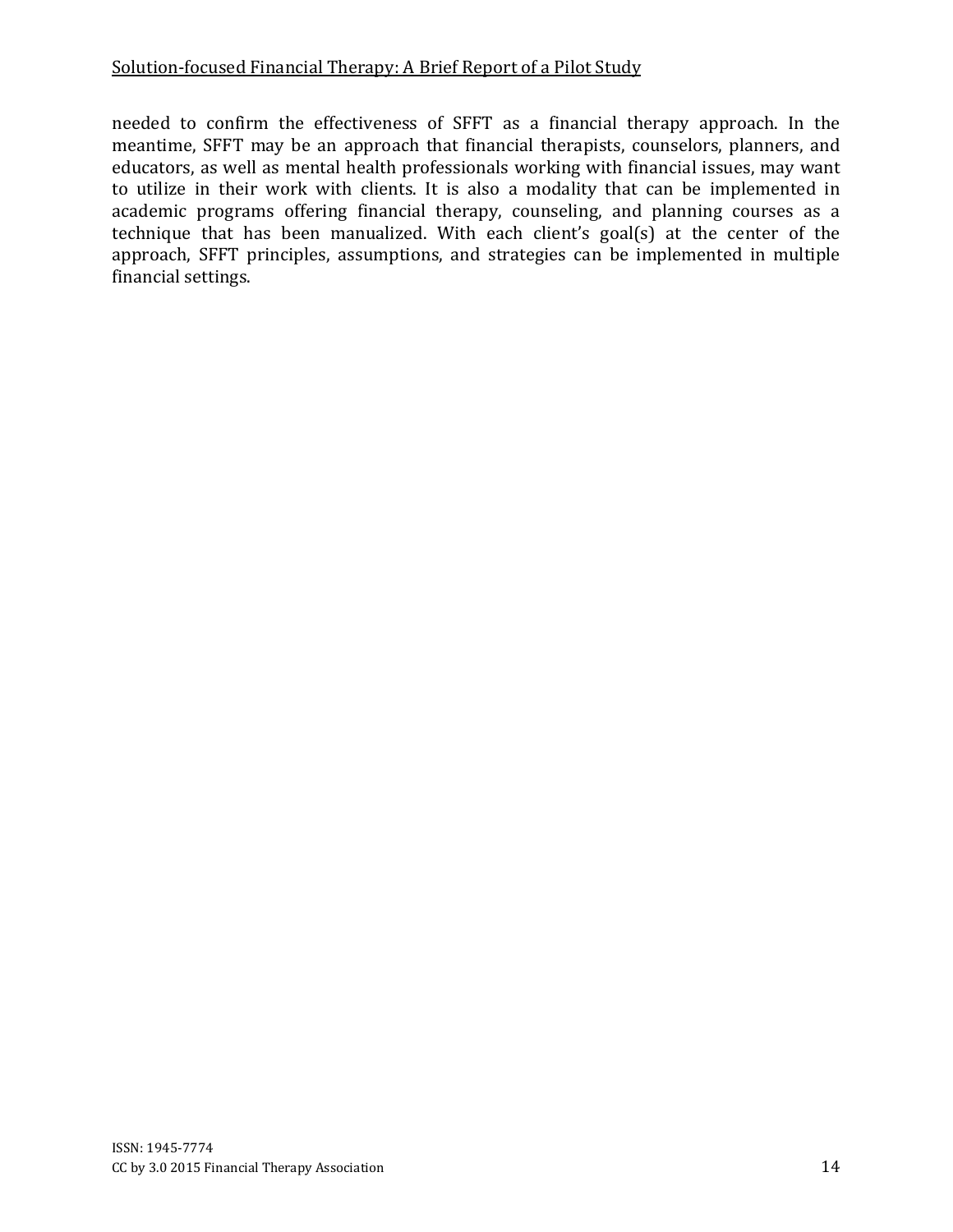- Archuleta, K. L., & Grable, J. E. (2011). The future of financial planning and counseling: An introduction to financial therapy. In J. E. Grable, K. L. Archuleta Archuleta, & R. R. Nazarinia Nazarinia (Eds.), Financial planning and counseling scales . New York, NY: Springer.
- (Eds.), *Financial planning and counseling scales*. New York, NY: Springer.<br>Archuleta, K. L., Grable, J. E., & Burr, E. A. (2015). Solution-focused financial therapy. In B. T. Klontz, S. L. Britt, & K. L. Archuleta (Eds.) *Financial therapy: Theory, Research, &*<br>*Practice.* New York, NY: Springer.<br>k, F. P. (2007). Solution-focused brief therapy. Journal of Contemporary Practice. New York, NY: Springer.
- Bannink, F. P. (2007). Solution-focused brief therapy. Journal of Contemporary Psychotherapy, 37, 87-94.
- Benson, A. L., Eisenach, D. A., Abrams, L. A., & van Stolk-Cooke, K. (2014). Stopping Overshopping; A preliminary randomized controlled trial of group therapy for Compulsive Buying Disorder. Journal of Groups in Addiction and Recovery, 9(1), 97-125. **REFERENCES**<br> **REFERENCES**<br>
introduction to financial therapy. In J. E. Grable (Eds.). Financial planning and counseling scale<br>
uleta, K. L., Grable, J. E., & Burr, E. A. (2015). Solu<br>
introduction. Solution for the and c
- Britt, S. L., Archuleta, K. L., & Klontz, B. T. (2015a). Theories, models, and integration in financial therapy. In B.T. Klontz, S. L. Britt, & K.L. Archuleta (Eds.) *Financial therapy:* Theory, Research, & Practice. New York, NY: Springer.
- Britt, S. L., Klontz, B.T., & Archuleta, K. L. (2015b). Financial therapy: Establishing an<br>emerging field. In B.T. Klontz, S. L. Britt, & K.L. Archuleta (Eds.) *Financial there*<br>*Theory, Research, & Practice.* New York, NY emerging field. In B.T. Klontz, S. L. Britt, & K.L. Archuleta (Eds.) Financial therapy: Theory, Research, & Practice. New York, NY: Springer.
- Corcoran, J., & Pillai, V. (2009). A review of the research on solution-focused therapy. British Journal of Social Work, 39(2), 234-242.
- de Shazer, S., Dolan, Y., Korman, H., McCollum, E., Trepper, T., & Berg, I. K. (2007). More than miracles: The state of the art of solution-focused brief therapy. New York, NY: Taylor and Francis Group.
- Taylor and Francis Group.<br>Durband, D. B., Britt, S. L., & Grable, J. E. (2010). Personal and family finance in the marriage and family therapy domain. Journal of Financial Therapy, 1(1). doi: 10.4148/jft.v1i1.242
- Financial Therapy Association. (2014). The purpose of the Association. Retrieved from: http://www.financialtherapyassociation.org/About\_the\_FTA.html http://www.financialtherapyassociation.org/About\_the\_FTA.html
- Ford, M. R., Baptist, J. A., & Archuleta, K. L. (2011) A theoretical approach to financial 1. R., Baptist, J. A., & Archuleta, K. L. (2011) A theoretical approach to financial<br>therapy: The development of the Ford Financial Empowerment Model. *Journal of* Financial Therapy, 2(2). (2). doi: 10.4148/jft.v2i2.1447
- Joo, S. H. (1998). *Personal financial wellness and worker job productivity.* Unpublished doctoral dissertation, Virginia Polytechnic Institute and State University, Blacksburg. doctoral dissertation, Virginia Polytechnic Institute and State University,<br>Blacksburg.<br>Joo, S. H., & Grable, J. E. (2000). Improving employee productivity: The role of financial
- counseling and education. Journal of Employment Counseling, 37(1), 2-15. doi: 10.1002/j.2161-1920.2000.tb01022 1920.2000.tb01022.x
- Kim, J., Gale, J., Goetz, J., & Bermúdez, J. M. (2011). Relational financial therapy: An innovative and collaborative treatment approach. Contemporary Family Therapy, Therapy, 33(3), 229-241. doi: 10.100 10.1007/s10591-011-9145-7
- Klontz, B. T., Bivens, A., Klontz, P. T., & Wada, J., Kahler, R. (2008a). The treatment of disordered money behaviors: Results of an open clinical trial. Psychological Services, 5(3), 295-308. doi: 10.1037/1541 10.1037/1541-1559.5.3.295